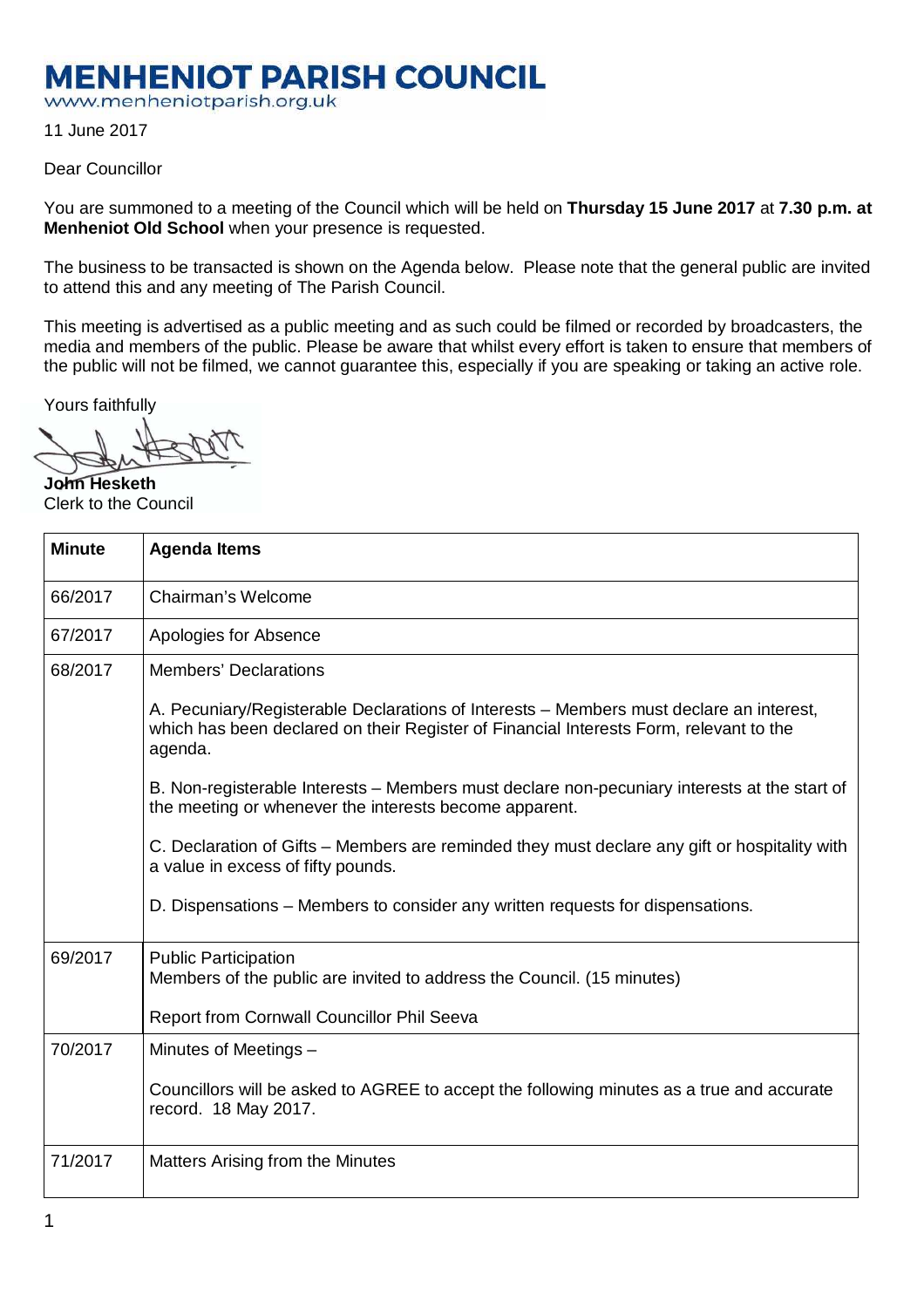|         | Reports back on these actions.                                                                                                                                                                                                                                                                                                                                   |  |  |  |  |  |
|---------|------------------------------------------------------------------------------------------------------------------------------------------------------------------------------------------------------------------------------------------------------------------------------------------------------------------------------------------------------------------|--|--|--|--|--|
|         | <b>Pumphouse at Doddycross</b><br>A                                                                                                                                                                                                                                                                                                                              |  |  |  |  |  |
|         | Football field hedge trimming<br>B                                                                                                                                                                                                                                                                                                                               |  |  |  |  |  |
| 72/2017 | Correspondence received<br>Email from Ian & Zoe Harris concerning parking issues in Menheniot centre.<br>A                                                                                                                                                                                                                                                       |  |  |  |  |  |
| 73/2017 | <b>Planning Matters</b><br>To agree the parish council's response to Cornwall Council consultations on new<br>A<br>planning applications received before the agenda was finalised:                                                                                                                                                                               |  |  |  |  |  |
|         | 24.03.17 PA17/02465<br><b>Applicant: Mr Lavers</b><br>Location: Trouts Mill, Menheniot<br>Proposal: Construction of flood defence                                                                                                                                                                                                                                |  |  |  |  |  |
|         | 26.05.17 PA17/04335<br>Applicant: Mr J Kendall<br>Location: Tregrill Farm Menheniot Liskeard Cornwall PL14 3PL<br>Proposal: Reconstruction of cattle shed                                                                                                                                                                                                        |  |  |  |  |  |
|         | 26.05.17 PA17/04559<br>Applicant: Messrs WJ And CN Dymond<br>Location: West Penquite Farm Middlehill Liskeard Cornwall PL14 5AQ<br>Proposal: Reserved Matters application for construction of agricultural workers dwelling to<br>include formation of new access and other associated works. (Details following Outline<br>consent PA16/03652 dated 09.06.2016) |  |  |  |  |  |
|         | 25.05.17 PA17/04823<br>Applicant: Ian Roach Wainhomes<br>Location: Land east of Oak Tree Surgery, Clemo Road<br>Proposal: Outline planning permission for .93ha of land for A1, B1 and A3 use classes<br>Detailed application for 207 dwellings on 13.3ha of land with associated roads, footways,<br>parking, landscaping, drainage and open spaces.            |  |  |  |  |  |
|         | Any applications received by Cornwall Council by the time of the meeting. Information<br>B<br>only.                                                                                                                                                                                                                                                              |  |  |  |  |  |
|         | Planning applications approved by Cornwall Council – Information only.<br>C<br>07.06.2017 PA17/03551<br>Applicant: Mr And Mrs Robert Andrews<br>Location: Land Pt OS 8581 Tresulgan Farm Liskeard Road Horningtops Liskeard<br>Proposal: Erection of an agricultural dwelling with a septic tank                                                                 |  |  |  |  |  |
|         | Planning applications refused by Cornwall Council or withdrawn by the applicant.<br>D<br>Information only. None.                                                                                                                                                                                                                                                 |  |  |  |  |  |
|         | Е<br><b>Planning Appeals: None</b>                                                                                                                                                                                                                                                                                                                               |  |  |  |  |  |
| 74/2017 | <b>Financial Matters</b>                                                                                                                                                                                                                                                                                                                                         |  |  |  |  |  |
|         | Accounts for Payment - Schedule 2017/18 - Members are to consider the payment<br>A<br>schedule and agree payment.                                                                                                                                                                                                                                                |  |  |  |  |  |